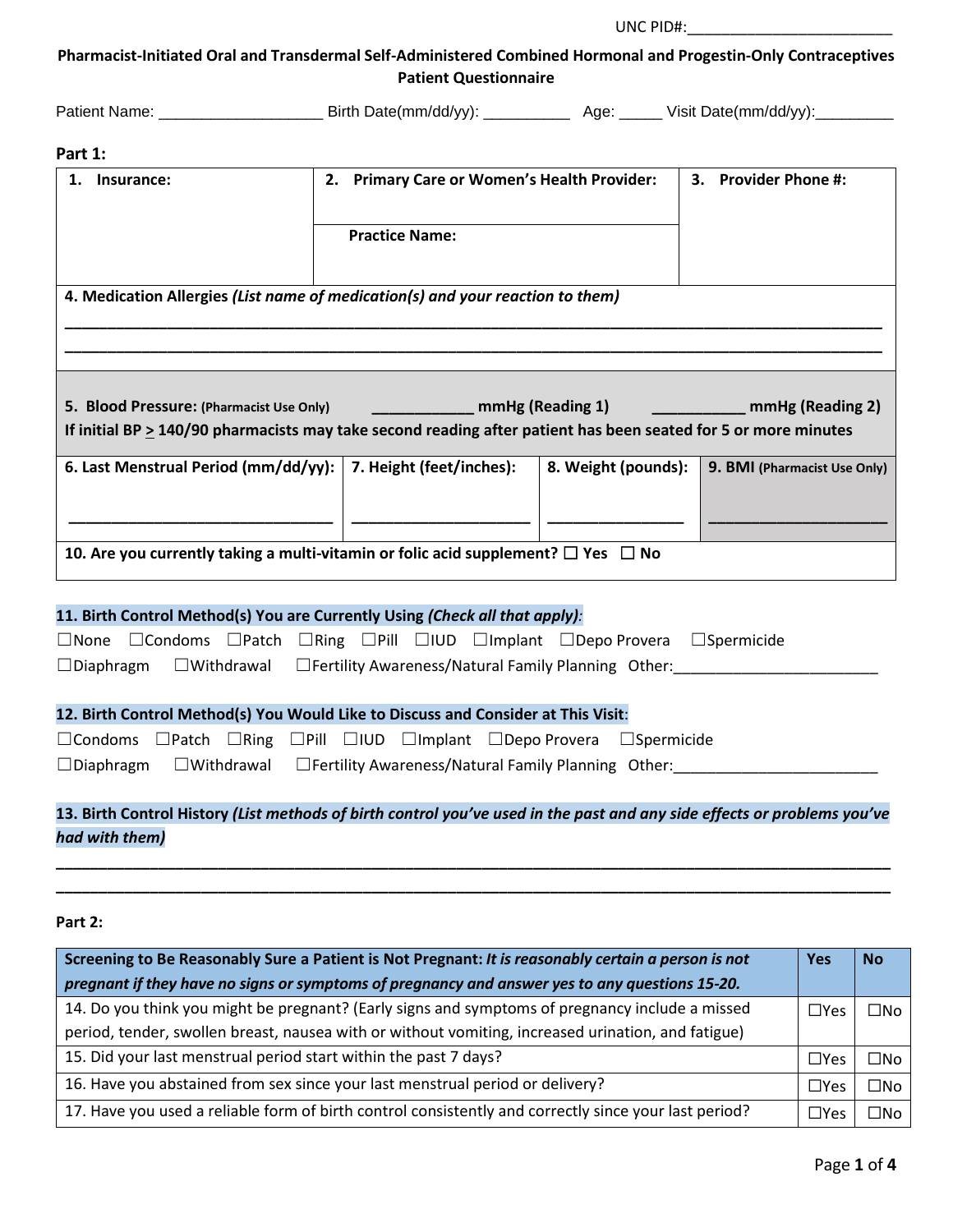## **Pharmacist-Initiated Oral and Transdermal Self-Administered Combined Hormonal and Progestin-Only Contraceptives Patient Questionnaire**

| <b>Patient Name:</b> | Birth Date(mm/dd/vv). | Aae: | Visit Date(mm/dd/yy): |
|----------------------|-----------------------|------|-----------------------|
|                      |                       |      |                       |

| 18. Have you had a miscarriage or abortion in the last 7 days?                                           | $\Box$ Yes    | $\square$ No |
|----------------------------------------------------------------------------------------------------------|---------------|--------------|
| 19. Have you given birth in the last 4 weeks?                                                            | $\square$ Yes | ⊡No          |
| 20. Have you given birth within the last 6 months, are you fully or nearly fully breastfeeding, AND have | $\Box$ Yes    | $\square$ No |
| you had no menstrual period since the delivery?                                                          |               |              |

#### **Part 3:**

| <b>Medical History</b>                                                                                   |               |              |
|----------------------------------------------------------------------------------------------------------|---------------|--------------|
| 21. Have you ever been told by a medical professional NOT to take hormones?                              | $\Box$ Yes    | $\square$ No |
| 22. Have you ever received an organ transplant?                                                          | $\Box$ Yes    | $\square$ No |
| 23. Do you have lupus?                                                                                   | $\square$ Yes | $\square$ No |
| 24. Do you have, or have you ever had breast cancer?                                                     | $\Box$ Yes    | $\square$ No |
| 25. Have you had diabetes for more than 20 years? or have you had diabetes with kidney disease           | $\Box$ Yes    | $\square$ No |
| (nephropathy), disease of the back of your eye (retinopathy), or nerve damage (neuropathy)?              |               |              |
| 26. Have you ever had a heart attack or stroke or been told you had heart disease, including             | $\Box$ Yes    | $\square$ No |
| cardiomyopathy, heart failure, atrial fibrillation, and problems with your heart valves?                 |               |              |
| 27. Do you have any other form of active cancer, including metastatic cancer, for which you are          | $\Box$ Yes    | $\square$ No |
| receiving therapy, or you are within 6 months of remission?                                              |               |              |
| 28. Do you have high blood pressure or hypertension? (Higher than 140/90)                                | $\Box$ Yes    | $\square$ No |
| 29. Do you have, or have you ever had liver disease, hepatitis, liver cancer, or jaundice                | $\Box$ Yes    | $\square$ No |
| (yellowing of skin or eyes)?                                                                             |               |              |
| 30. Have you had liver disease with the flow of bile from your liver is blocked or reduced               | $\Box$ Yes    | $\square$ No |
| (cholestasis) related to birth control pills?                                                            |               |              |
| 31. Do you have, or have you ever had gallbladder disease and still have your gall bladder?              | $\Box$ Yes    | $\square$ No |
| 32. Do you have ulcerative colitis or Crohn's disease?                                                   | $\square$ Yes | $\square$ No |
| 33. Do you have, or have you ever had a blood clot in your leg (Deep Vein Thrombosis/DVT or              | $\Box$ Yes    | $\square$ No |
| Superficial Venous Thrombosis) or lung (Pulmonary Embolism/PE)?                                          |               |              |
| 34. Have you ever been told by a medical professional that you are at risk of developing a blood clot in | $\square$ Yes | $\square$ No |
| your leg or lung?                                                                                        |               |              |
| 35. Have you ever been told by a medical professional that you have a blood disorder that increases      | $\Box$ Yes    | $\square$ No |
| your risk of developing a blood clot?                                                                    |               |              |
| 36. Have you had recent major surgery or are you planning to have major surgery in the next 4 weeks      | $\Box$ Yes    | $\square$ No |
| after which you had to or will have to have a long period of time with limited or no movement?           |               |              |
| 37. Are you 35 years or older and do you smoke cigarettes or vape nicotine products?                     | $\square$ Yes | $\square$ No |
| 38. Do you have multiple sclerosis with limited or no movement?                                          | $\Box$ Yes    | $\square$ No |
| 39. Do you have migraine headaches with aura (warning signs or symptoms such as flashes of light,        | $\Box$ Yes    | $\square$ No |
| blind spots, or tingling in your hands or face that comes and goes completely away before the            |               |              |
| headache starts)?                                                                                        |               |              |
| 40. Do you have high cholesterol?                                                                        | $\Box$ Yes    | $\square$ No |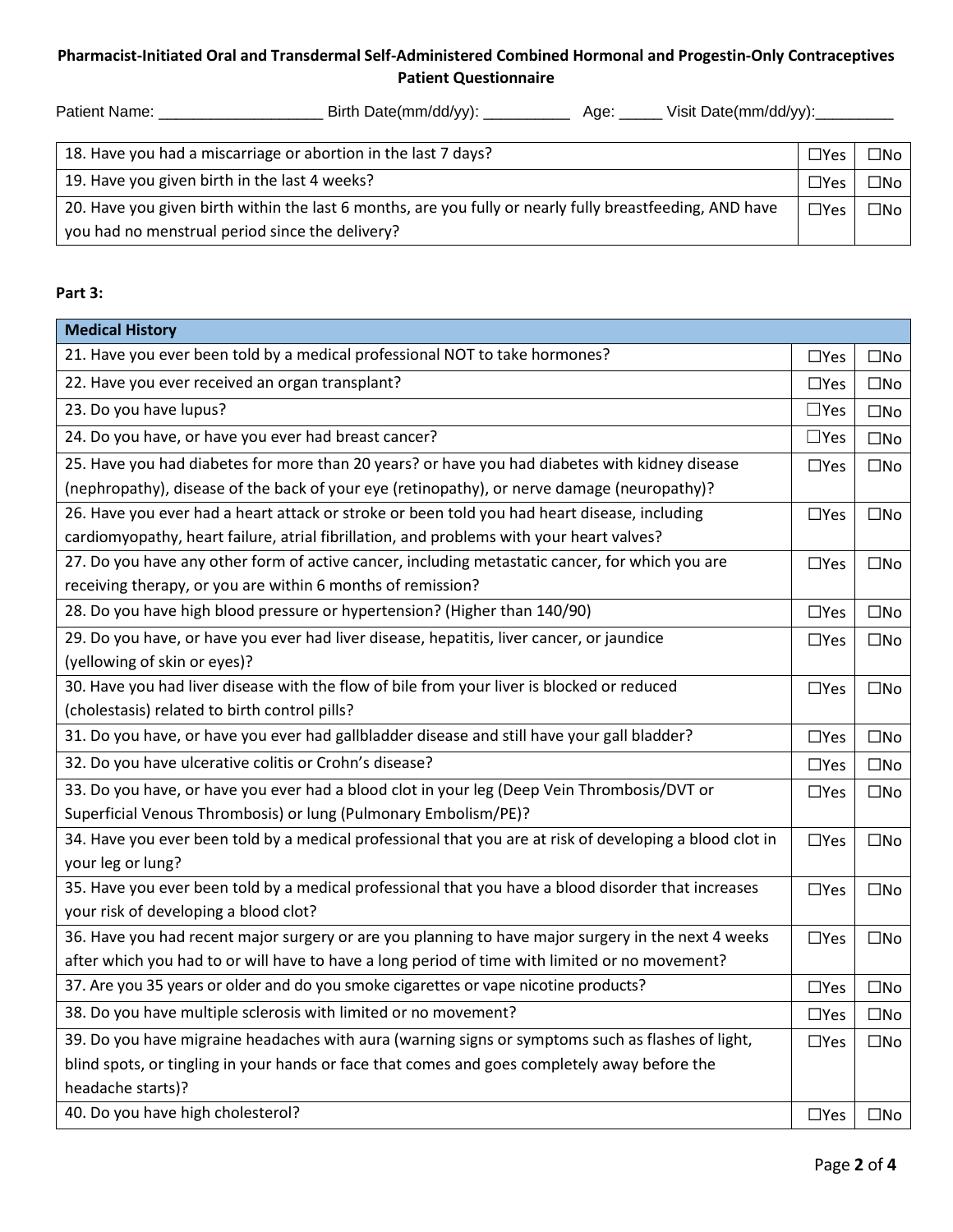# **Pharmacist-Initiated Oral and Transdermal Self-Administered Combined Hormonal and Progestin-Only Contraceptives**

|                                  | Pharmacist-Initiated Oral and Transdermal Self-Administered Combined Hormonal and Progestin-Only Contraceptives<br><b>Patient Questionnaire</b> |                                                       |            |                |
|----------------------------------|-------------------------------------------------------------------------------------------------------------------------------------------------|-------------------------------------------------------|------------|----------------|
|                                  | Patient Name: ___________________________________Birth Date(mm/dd/yy): _____________________________ Nisit Date(mm/dd/yy): ___________          |                                                       |            |                |
|                                  | 41. Do you have 2 or more of the following conditions? Check all that apply to you:                                                             |                                                       |            |                |
|                                  |                                                                                                                                                 | Age 35 or older                                       | $\Box$ Yes | $\square$ No   |
|                                  |                                                                                                                                                 | Smoke cigarettes or vape nicotine containing products | $\Box$ Yes | $\square$ No   |
|                                  |                                                                                                                                                 | High LDL (bad cholesterol)                            | $\Box$ Yes | $\square$ No   |
|                                  |                                                                                                                                                 | Low HDL (good cholesterol)                            | $\Box$ Yes | $\bigsqcup$ No |
|                                  |                                                                                                                                                 | High triglycerides (fat in blood)                     | $\Box$ Yes | $\square$ No   |
|                                  |                                                                                                                                                 | High blood pressure                                   | $\Box$ Yes | $\Box$ No      |
|                                  |                                                                                                                                                 | <b>Diabetes</b>                                       | $\Box$ Yes | $\Box$ No      |
|                                  | 42. Has it been less than 21 days since you have given birth or less than 30 days since you have given                                          |                                                       | $\Box$ Yes | $\square$ No   |
| birth and you are breastfeeding? |                                                                                                                                                 |                                                       |            |                |
|                                  | 43. Has it been less than 42 days since you have given birth?                                                                                   |                                                       | $\Box$ Yes | $\Box$ No      |
|                                  | Do you have ANY risk factors for blood clots? See risk factors below, check all that apply to you:                                              |                                                       |            |                |
|                                  |                                                                                                                                                 | Age 35 or older                                       | $\Box$ Yes | $\square$ No   |
|                                  |                                                                                                                                                 | Previous blood clot                                   | $\Box$ Yes | $\square$ No   |
|                                  | Thrombophilia (blood disorder that makes you more likely to have blood clots)                                                                   |                                                       | $\Box$ Yes | $\square$ No   |
|                                  |                                                                                                                                                 | Blood transfusion at delivery                         | $\Box$ Yes | $\square$ No   |
|                                  |                                                                                                                                                 | Cardiomyopathy around time of giving birth            | $\Box$ Yes | $\Box$ No      |
|                                  |                                                                                                                                                 | Major bleeding at time of giving birth                | $\Box$ Yes | $\Box$ No      |
|                                  |                                                                                                                                                 | BMI > 30                                              | $\Box$ Yes | $\square$ No   |
|                                  |                                                                                                                                                 | Pre-eclampsia                                         | $\Box$ Yes | $\Box$ No      |
|                                  |                                                                                                                                                 | Smoke cigarettes or vape nicotine containing products | $\Box$ Yes | $\square$ No   |

44. Have you had Roux-en-Y, gastric bypass, or biliopancreatic surgery? ☐Yes ☐No

#### **Part 4:**

| <b>Medication History</b>                                                                                |            |              |
|----------------------------------------------------------------------------------------------------------|------------|--------------|
| 45. Are you taking any of the following medications?                                                     |            |              |
| Fosamprenivir                                                                                            | $\Box$ Yes | $\square$ No |
| Phenytoin                                                                                                | $\Box$ Yes | $\Box$ No    |
| Carbamazepine                                                                                            | $\Box$ Yes | $\square$ No |
| Phenobarbital                                                                                            | Yes        | $\Box$ No    |
| Topiramate                                                                                               | $\Box$ Yes | $\Box$ No    |
| Oxcarbazepine                                                                                            | $\Box$ Yes | $\Box$ No    |
| Primidone                                                                                                | $\Box$ Yes | $\Box$ No    |
| Lamotrigine                                                                                              | $\Box$ Yes | $\square$ No |
| Rifampin                                                                                                 | $\Box$ Yes | $\square$ No |
| Rifabutin                                                                                                | $\Box$ Yes | $\Box$ No    |
| 46. Do you take any other medications for seizures, tuberculosis, or Human Immuno-deficiency Virus? D'es |            | $\square$ No |
| If yes, list them here:                                                                                  |            |              |
|                                                                                                          |            |              |

Immobility (prolonged periods of limited or no movement)

☐Yes

☐No